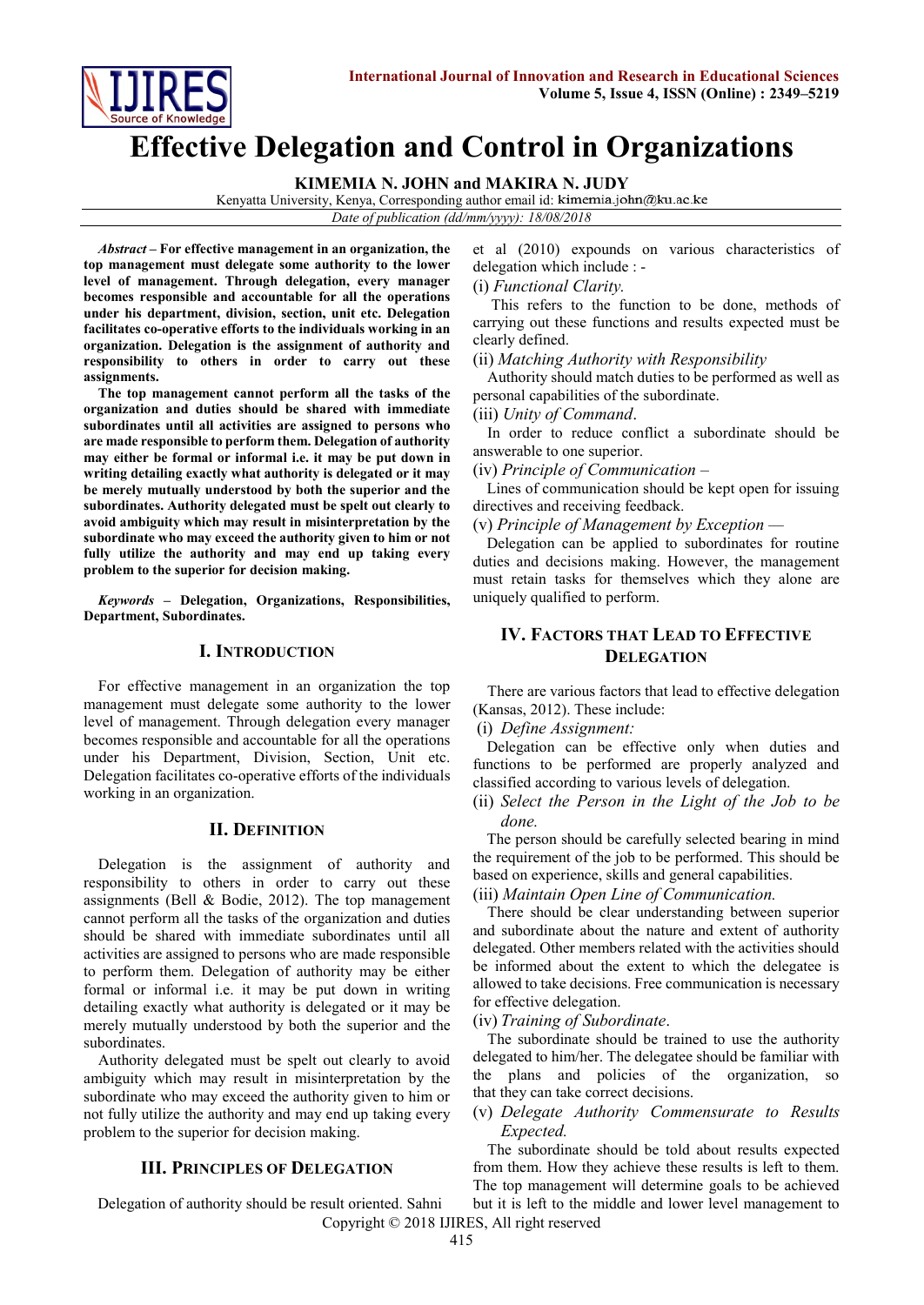#### **International Journal of Innovation and Research in Educational Sciences Volume 5, Issue 4, ISSN (Online) : 2349–5219**



decide what action should be taken to achieve the goal.

## (vi) *Establish Proper Control*.

Authority can be delegated but responsibilities cannot be shifted to subordinates. The superior should ensure that delegated authority is properly used by the subordinates. (vii) *Attitude of Management.*

Effectiveness of delegation depends on attitude of management towards delegation. Management should be willing to delegate authority to lower levels. However, if the delegated authority is being misused or the subordinate is not able to give expected results then the authority can be withdrawn.

## **V. THE PROCESS OF DELEGATION**

The process consists of three steps : -

- (i) *Allocation of work Duties to Subordinates.*
- Determine what subordinates are supposed to do.
- Consider capabilities of each subordinate and match them with assigned duties.
- (ii) *Delegation of Authority and Extent of Delegation*.
- Give authority to subordinates to make decisions and implement the decisions on relevant matters (Dunham and Pierce, 1989).
- The authority must be stated clearly and possibly put in writing to avoid ambiguity and indecision.
- The authority should be related to tasks so that if tasks change then authority also changes.

(iii)*Creation of Obligation.*

This is obligation on part of the subordinate to perform their duties satisfactorily.

## **VI. ADVANTAGES OF DELEGATION**

When used properly delegation has several advantages (Parikh, 2017).

These are:-

- (i) It results in quick decisions.
- (ii) Delegation gives executives more time for strategic planning and policy making. Strategic planning is done at top management and the day to day decisions are made at lower management levels.
- (iii) Delegation is a motivating factor. Subordinate respond to delegated authority with favorable attitude and this creates a sense of responsibility and dedication resulting in pride and morale boosting.
- (iv) Delegation can be a training ground for executive ability. By being allowed to analyze and make decisions accordingly this prepares the subordinates for problem solving process when they reach the executive level.

## **VII. BARRIERS TO EFFECTIVE DELEGATION**

## (i) *Reluctance to Delegate (Superiors).*

Superiors may prefer not to delegate tasks as they can do the tasks better or their subordinate are not capable. This feelings may come up due to:

- (a) Insecurity where the departmental head is reluctant to take 'chances' and delegate tasks as they are accountable for the actions of their subordinates.
- (b) The departmental head may feel the loss of power if subordinates do too good a job probably better than they would have done.
- (c) Some Departmental heads are unable to plan ahead and to decide which task are to be delegated and to whom.
- (ii) *Reluctance to accept Delegation (Subordinates)*
- (a) Insecurity many subordinates may wish that their heads make decisions instead of being held responsible for any failure. This often arises due to the fact that there is lack of confidence on the part of the head who may not accept the 'failure' by his subordinates as a normal thing.
- (b) The subordinates may not be given enough incentives for assuming the responsibilities. Taking more responsibilities means working harder and if there is no adequate compensation then the subordinate may be unwilling to accept the delegated tasks.

(iii)*Wrong grouping of Departmental activities*

If the activities to be performed by the department are not properly grouped then delegation becomes difficult.

(iv) *Unwillingness to trust the Subordinates or Lack of Confidence in the Abilities of the Subordinates.*

Many times superiors do not have faith in the abilities of their subordinates and therefore keep on postponing delegation until the subordinates gain more experience.

#### (v) *Desire for Personal Credit*

Some superiors would like to claim personal credit for the successful operation of the organization through his own efforts not the efforts of the delegatee.

(vi) *Fear that Subordinates will make Mistakes*

Some superiors fear that the subordinates will make mistakes if authority and responsibilities are delegated to them.

## (vii) *Belief that it is Easier to do the Job than to Train the Subordinate to do So.*

Some superiors prefer doing the job and then delegating the authority to them. The superior thinks that the subordinate will not do the job effectively as himself. He also feels secure while supervising the job himself even for minor details.

#### (viii) *Fear that Subordinates will Surpass their Superiors*

Some superiors are afraid to delegate authority to capable subordinates because they know that these subordinates are better talented than them. Such superiors therefore suppress their subordinates' talents by not giving the subordinates any chance.

#### (ix) *Unwillingness of Subordinates to Assume the Authority.*

If the subordinates are not capable of taking decisions and assuming authority then they are likely to consult their superiors even for minor details. They do not want to assume authority because they are afraid of the failure and do not want to take responsibility for the failure.